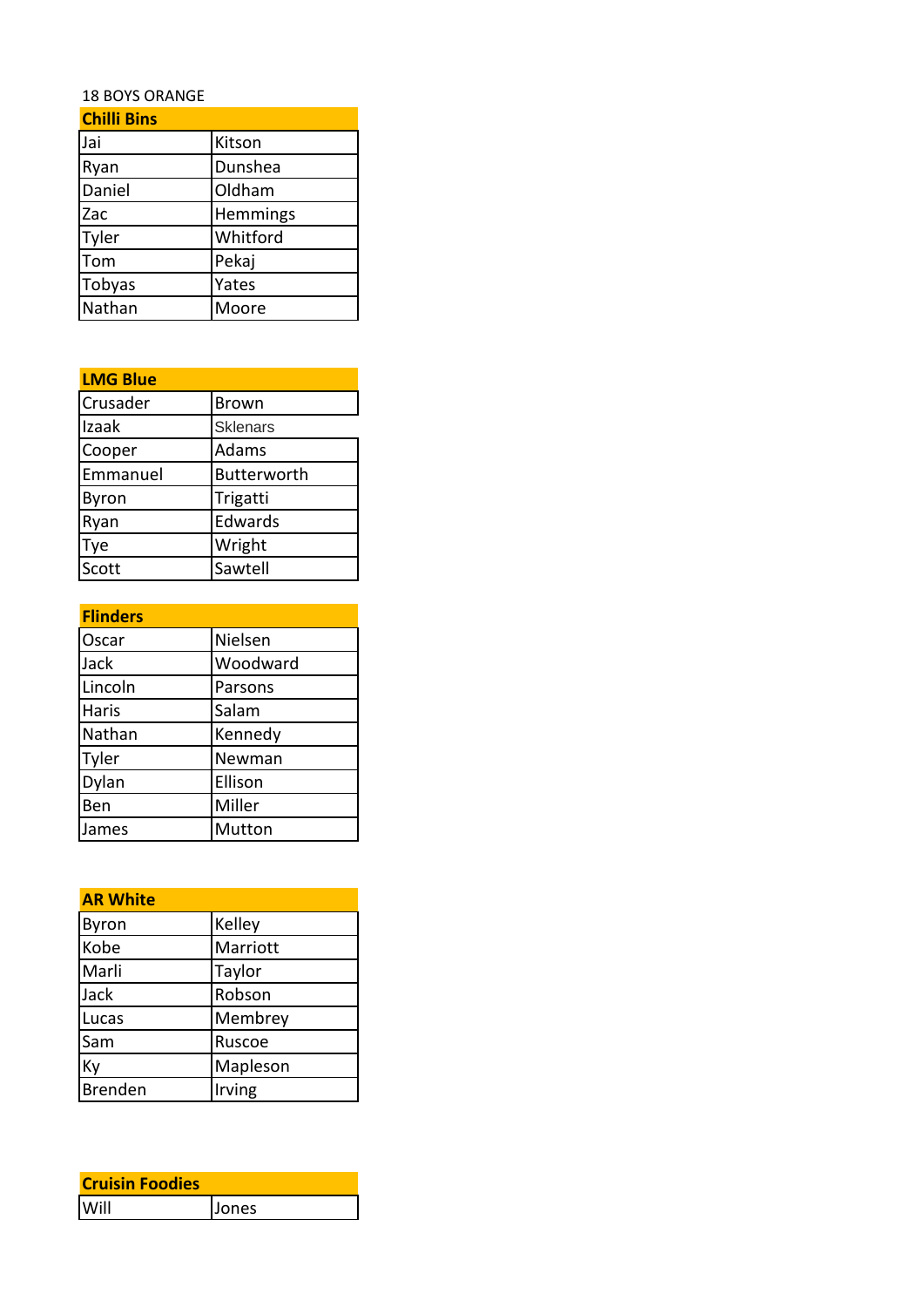| Soren        | Kelly     |
|--------------|-----------|
| Lochlan      | Gorman    |
| Jackson      | McGregor  |
| Mitchell     | Robertson |
| Noah         | Johnston  |
| Jahru        | Jackson   |
| <b>Bryce</b> | Sewell    |

| <b>BBC Digital</b> |                |
|--------------------|----------------|
| Kai                | Norton         |
| Logan              | <b>Burgess</b> |
| Rex                | Hobson         |
| Noah               | Thevenau       |
| Cooper             | Wincen         |
| Jack               | Looker         |
| Kobi               | Goff           |
| Devan              | Pringle        |

| <b>Andersens</b> |                 |
|------------------|-----------------|
| Jensen           | Hoswell         |
| Grady            | <b>Murray</b>   |
| Lucas            | <b>Brodrick</b> |
| Sam              | Whitfort        |
| <b>Bailey</b>    | Edwards         |
| Charlie          | Sheehan         |
| Charles          | Lanskey         |
|                  | Shouteten       |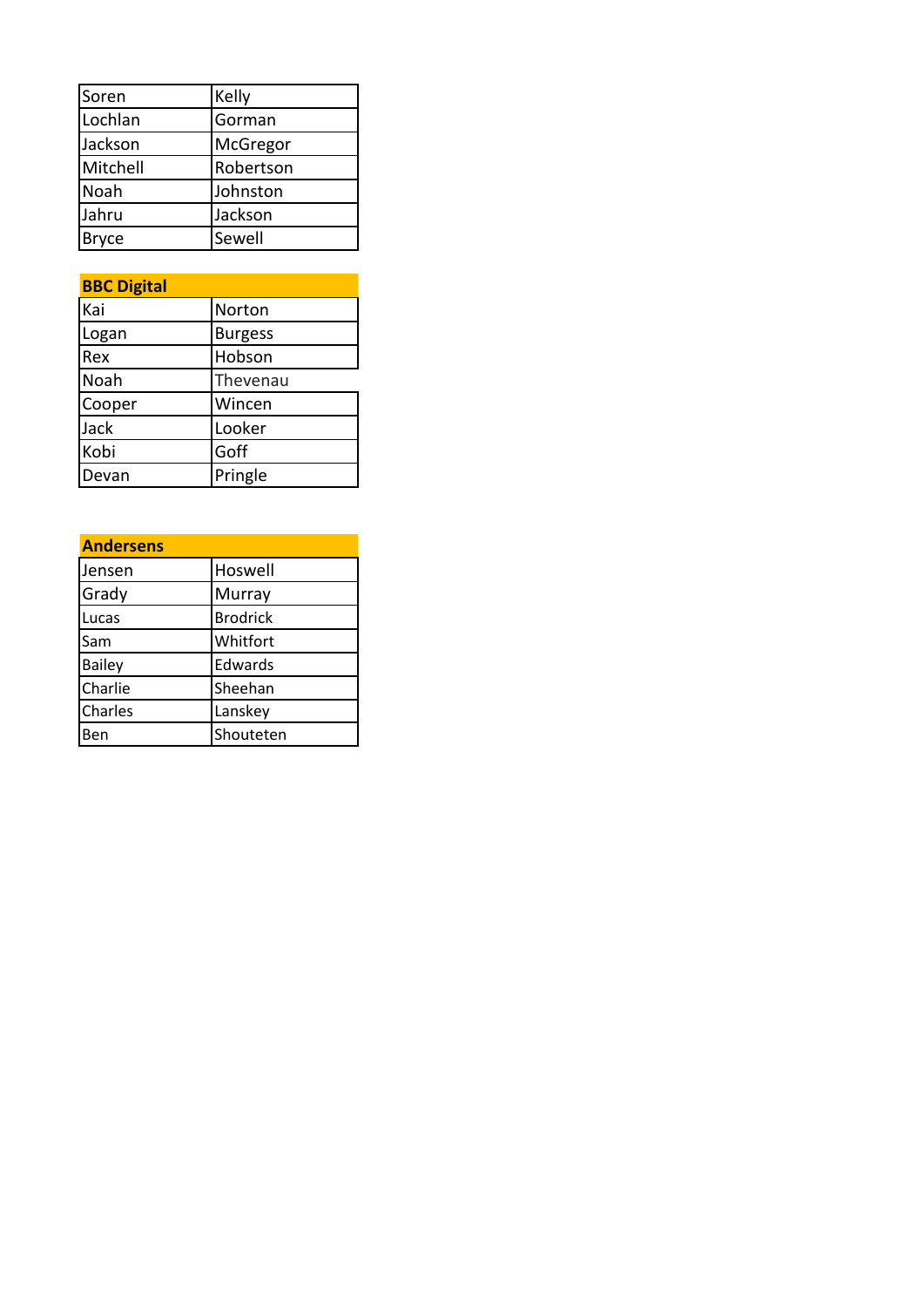## 18 BOYS PURPLE

| <b>BOQ</b> |               |
|------------|---------------|
| Jack       | Walker        |
| Ayden      | Robinson      |
| Yasha      | Rang          |
| Michael    | Malone        |
| Noah       | <b>Brown</b>  |
| Patrick    | Robinson      |
| Jaco       | <b>Tappin</b> |

| <b>Marc Air</b> |                 |
|-----------------|-----------------|
| Isaac           | Marshall        |
| Thorton         | Ribbink         |
| Gabriel         | Macdermott      |
| Jett            | Taylor-strachan |
| Zane            | Sturdee         |
| Heston          | Smith           |
| Kobi            | Degaris         |

| <b>CRT</b> |              |
|------------|--------------|
| Lachlan    | Abood        |
| Jacob      | Watt         |
| Leo        | Corkill      |
| Ethan      | Wright       |
| Maddox     | <b>Blank</b> |
| Willem     | Hastie       |
| Lucas      | Watt         |

| <b>CT PARK</b> |                |
|----------------|----------------|
| Asher          | <b>Watkins</b> |
| Liam           | Kerley         |
| Parker         | Waite          |
| <b>Bryce</b>   | Hatcher        |
| River          | Paora          |
| Howie          | Robertson      |
| Jaxson         | <b>Tickle</b>  |

| <b>HHE</b> |          |
|------------|----------|
| Coby       | Glover   |
| Lochlan    | Farrell  |
| Daniel     | Voller   |
| Yanai      | Gal      |
| Austin     | Geitz    |
| Duke       | Tanner   |
| Noah       | Osbourne |

**Wealthfolio Grey**